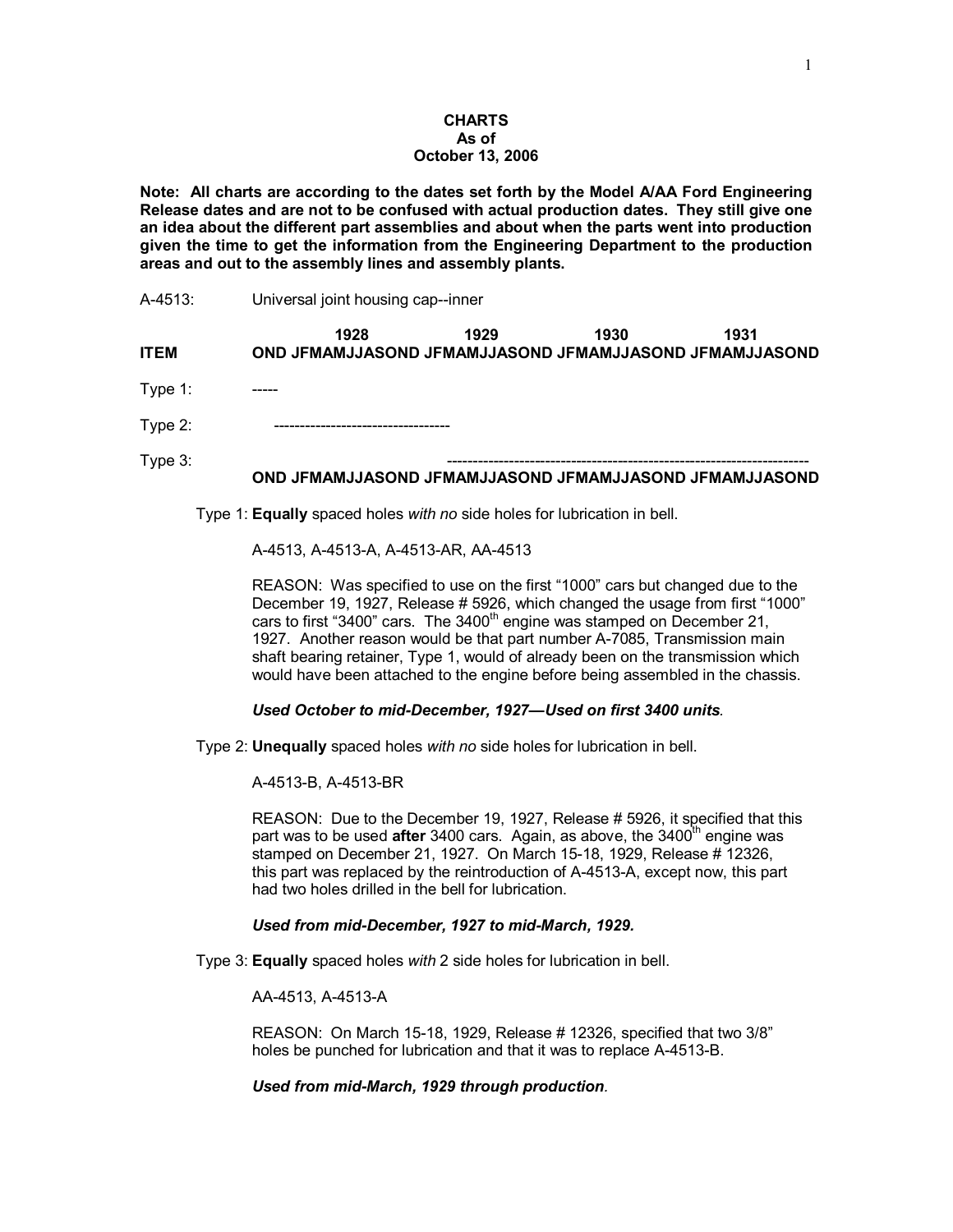A-4520: Universal joint housing cap—outer assembly

| <b>ITEM</b> | 1928<br>OND JFMAMJJASOND JFMAMJJASOND JFMAMJJASOND JFMAMJJASOND | 1929 | 1930 | 1931 |
|-------------|-----------------------------------------------------------------|------|------|------|
| Type 1:     |                                                                 |      |      |      |
| Type 2:     |                                                                 |      |      |      |
| Type 3:     |                                                                 |      |      |      |
| Type 4:     |                                                                 |      |      |      |

#### **OND JFMAMJJASOND JFMAMJJASOND JFMAMJJASOND JFMAMJJASOND**

Type 1: **Equally** spaced holes; *variety 1*: upper half has safety lug WITH a raised rib going up the center of the lug itself, the lower half has a "T" shaped raised area where safety lug was not welded on; *variety 2*: upper half has revised safety lug with NO raised rib going up the center and the lower half has a "D" shaped raised area where the safety lug was not welded on; arms; and used with "Service Brake Equalizer" brake system and Forged Design. Both varieties have 1/4 inch wide oil grooves in the lower half. The reinforcement ribs in the corners of the arms on Variety 2 were 1-1/16 inch in height, upper and lower, but were 1-3/16 inch in height on Variety 1 lower and unknown on the upper.

A-4514-C (No known part numbers on these parts)

REASON: Was first specified to use on the first "1000" cars but changed due to the December 19, 1927, Release # 5926, which changed the usage from first "1000" cars to first "3400" cars. The  $3400<sup>th</sup>$  engine was stamped on December 21, 1927. Another reason would be that part number A-7085, Transmission main shaft bearing retainer, Type 1, would of already been on the transmission which was attached to the engine before being assembled in the chassis.

#### *Used October to mid-December, 1927—Used on the first 3400 units.*

Type 2: **Unequally** spaced holes; upper half has the revised safety lug (as Type 1 **variety 2**) as the "rib" was removed; the lower half has no indication of a safety lug boss as the "T" and/or "D" area was removed; arms; and used with "Service Brake Equalizer" brake system and Forged Design. Early oil grooves in the lower half may be ¼-1/8 inch wide. On February 13, 1928 the oil grooves went from 1/8 inch to 3/16 inch. The ribs in the corner of the arms were 15/16 inch in height to start with but were reduced to 13/16 inch on December 30, 1927 on the upper part. Rib height on the lower part were  $\frac{3}{4}$  inch.

Part number continued as A-4520. Included upper part: A-4518 with "Ford" script, A-4518-AR and AA-4518 or no part number and lower part: A-4514 with "Ford" script or no part number.

REASON: Due to the change in the assembly from **equal** to **unequal** hole spacing on the upper half only. The lower half was also redesigned by eliminating the boss for attaching the safety lug. It was also specified that this assembly was to be used on all vehicles after 3400 units.

*Used from mid-December, 1927 through mid-October, 1928 (when the service brake system changed from the "Service Brake Equalizer" brake system to the "Solid Service Brake Cross Shaft" brake system).*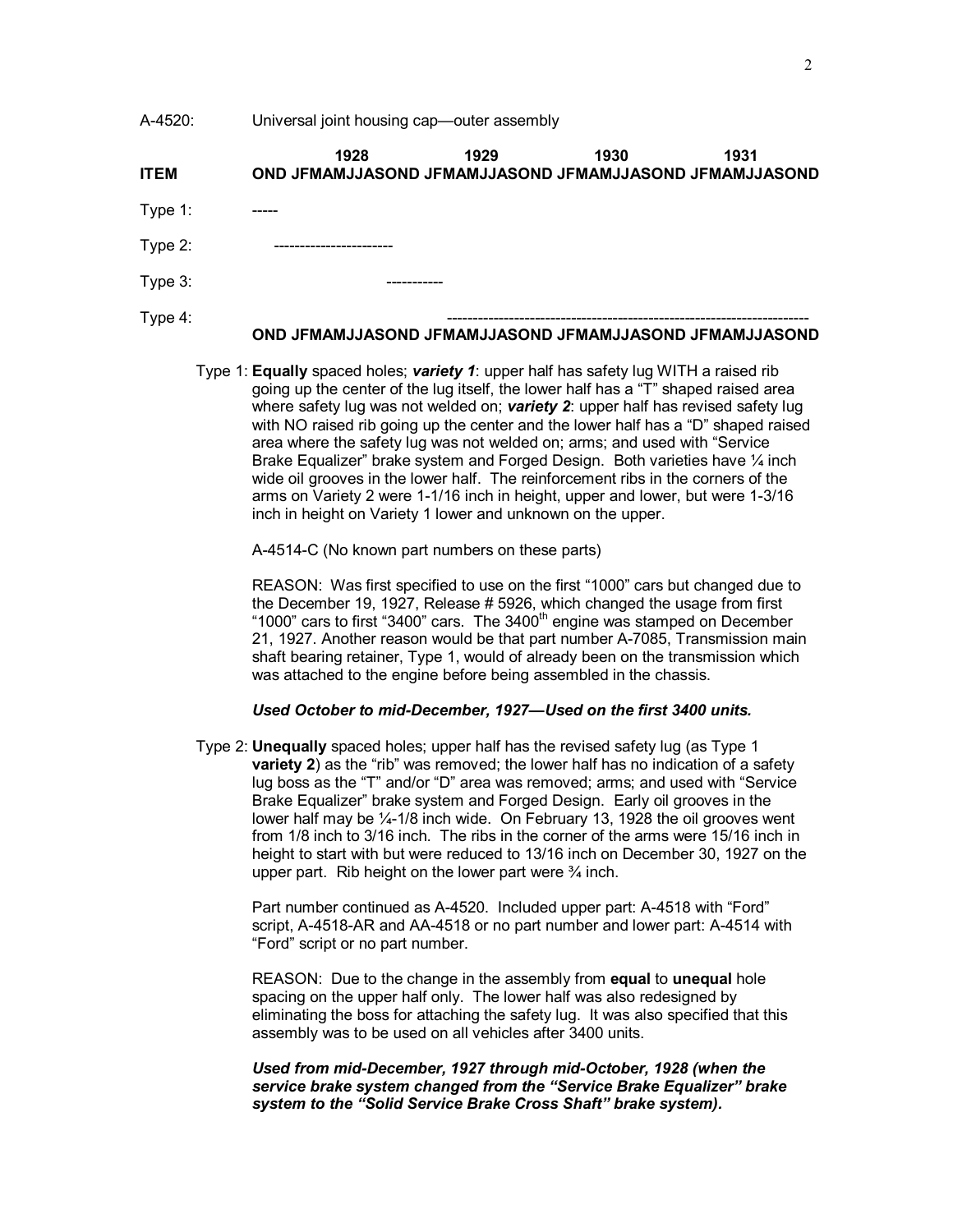Type 3: **Unequally** spaced holes; top lug; no arms; and used with the "Service Brake Cross Shaft" brake system.

A-4520-B including upper part: A-4518-B with "Ford" script, A-4517-B1 and A -4517-B2. The lower part: A-4514-B with "Ford" script, A-4514-B1 or A-4514-B2.

REASON: Since the service brake system was redesigned and the "Service Brake Equalizer" braking parts were changed to the "Solid Service Brake Cross Shaft" brake system, there was no need to have the extended arms on the Universal joint housing caps—outer assembly. However since the assembly remained **unequal** spaced, the safety lug on the upper part remained a fixed item until March, 1929 when it became obsolete. This was during the change from Forged parts to Malleable Iron parts.

#### *Used from mid-October, 1928 to mid-March, 1929.*

Type 4: **Equally** spaced holes; no lug; no arms; used with the "Service Brake Cross Shaft" brake system and Malleable Iron Design.

Part assembly number: A-4520-C.

Both halves, upper and lower, are the same part number A-4514-B2.

REASON: Since no safety lug was needed, and it was found out that the both halves could be the same, Ford made the switch but required a change in the Transmission main shaft bearing retainer thus becoming **equal** spaced holes.

*Used from mid-March, 1929 through production.*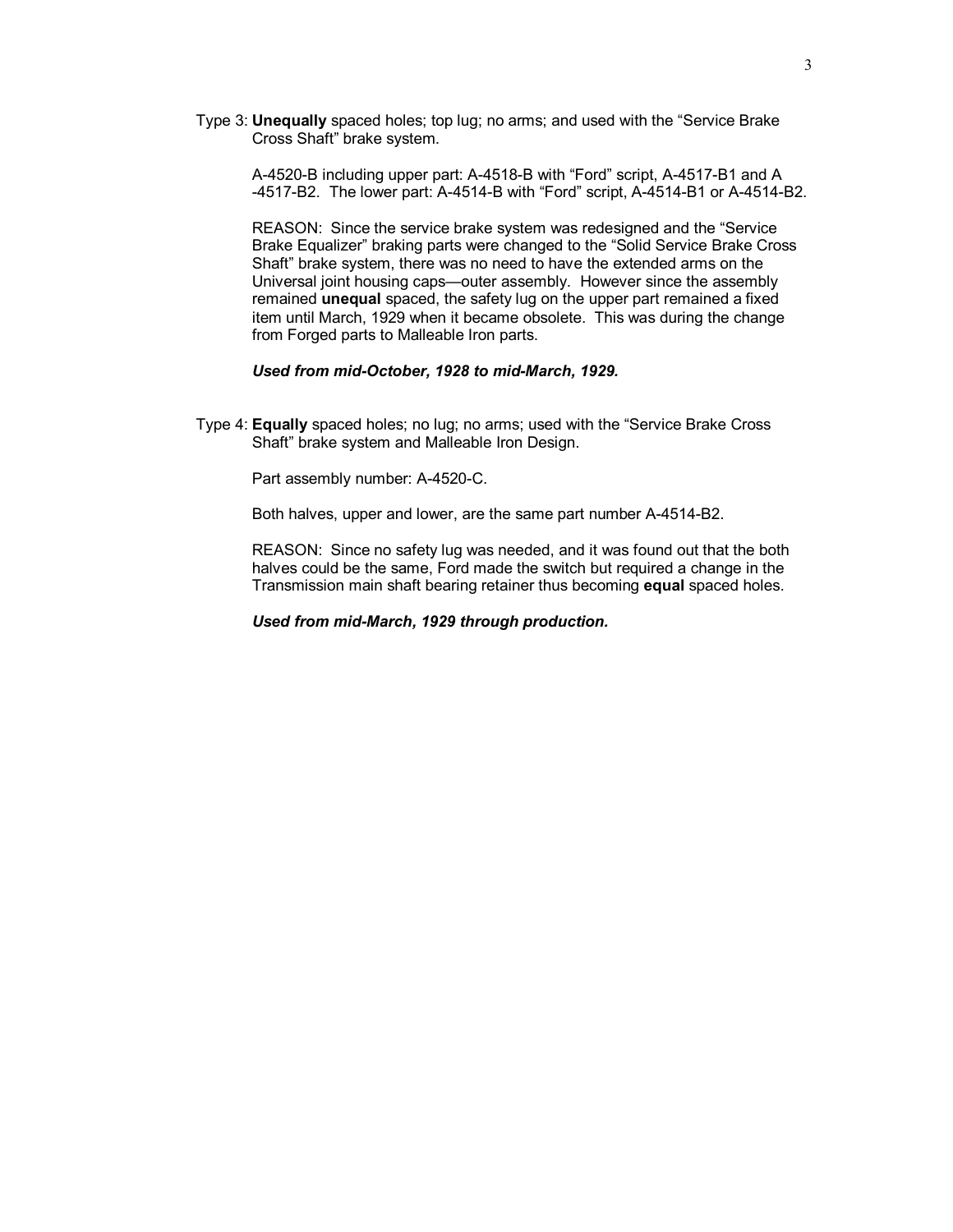A-7085: Transmission main shaft bearing retainer

| <b>ITEM</b> | 1928<br>OND JFMAMJJASOND JFMAMJJASOND JFMAMJJASOND JFMAMJJASOND | 1929    | 1930 | 1931 |
|-------------|-----------------------------------------------------------------|---------|------|------|
| Type 1:     |                                                                 |         |      |      |
| Type 2:     |                                                                 |         |      |      |
| Type 3:     |                                                                 |         |      |      |
| Type 4:     |                                                                 | _______ |      |      |
| Type 5:     |                                                                 |         |      |      |

#### **OND JFMAMJJASOND JFMAMJJASOND JFMAMJJASOND JFMAMJJASOND**

Type 1: **Equally** spaced holes, **thin** flanges, large center hole, grease zerk on side, and Forging Design.

A-7085, A-7085-A (No part numbers on known original examples).

REASON: Was specified to use on the first "1000" cars but changed due to the December 19, 1927, Release # 5926, which changed the usage from first "1000" cars to first "3400" cars. The 3400<sup>th</sup> engine was stamped on December 21, 1927. Use six bolts, A-20931, to attach the Universal joint housing—outer assembly.

#### *Used October to mid-December, 1927—Used on first 3400 units.*

Type 2: **Unequally** spaced holes, **thin** flanges, large center hole, grease zerk on bottom, and Forging Design.

A-7085-B (No part numbers on known original examples)

REASON: Was to be used after the first "3400" cars. On October 9, 1928, Release # 10529, the part became "Obsolete". Use six bolts, A-20931, to attach the Universal joint housing—outer assembly.

*Used mid-December, 1927 through mid-October, 1928 (when the service brake system changed from the "Service Brake Equalizer" brake system to the "Solid Service Brake Cross Shaft" brake system).*

Type 3: **Unequally** spaced holes, **thick** flanges, large center hole, grease zerk on bottom, and Forging Design (may be Malleable Iron Design also).

## A-7085-C

REASON: On October 9, 1928, Release # 10529, A-7085-C was adopted and replaced A-7085-B. During this time, bolt A-20931 was replaced with bolt A-20953 due to the thickness change of the flanges on the retainer from  $\frac{1}{4}$  inch to 5/16 inch.

*Used from mid-October, 1928 to mid-March, 1929.*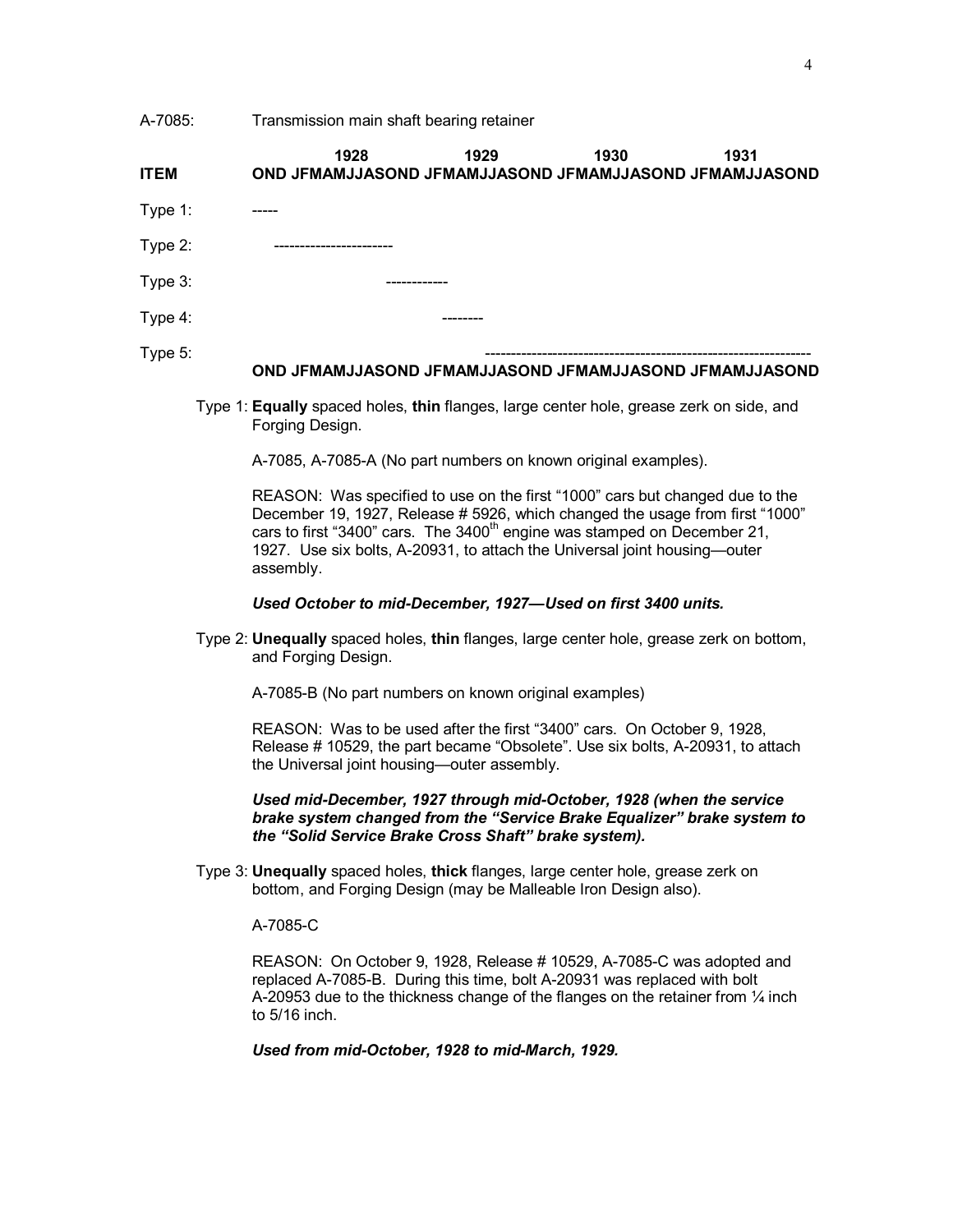Type 4: **Equally** spaced holes, **thick** flanges, large center hole, grease zerk on bottom, and Malleable Iron Design.

A-7085-A, A-7085-A1

REASON: On March 15-18, 1929, Release # 12326, A-7085-C was redesigned and replaced by A-7085-A, A-7085-A1. Use six bolts, A-20953, to attach the Universal joint housing—outer assembly.

## *Used from mid-March, 1929 through late June, 1929.*

Type 5: **Equally** spaced holes, **thick** flanges, small center hole, grease zerk on bottom, and Malleable Iron Design.

#### A-7085-A1

REASON: On June 22, 1929, Release # 13297, A-7085-A1 had a flange added at the center which changed the diameter of the bearing retainer from 2-1/2 to 1-27/32 inches. Use six bolts, A-20953, to attach the Universal joint housing outer assembly.

*Used from late June, 1929 through production.*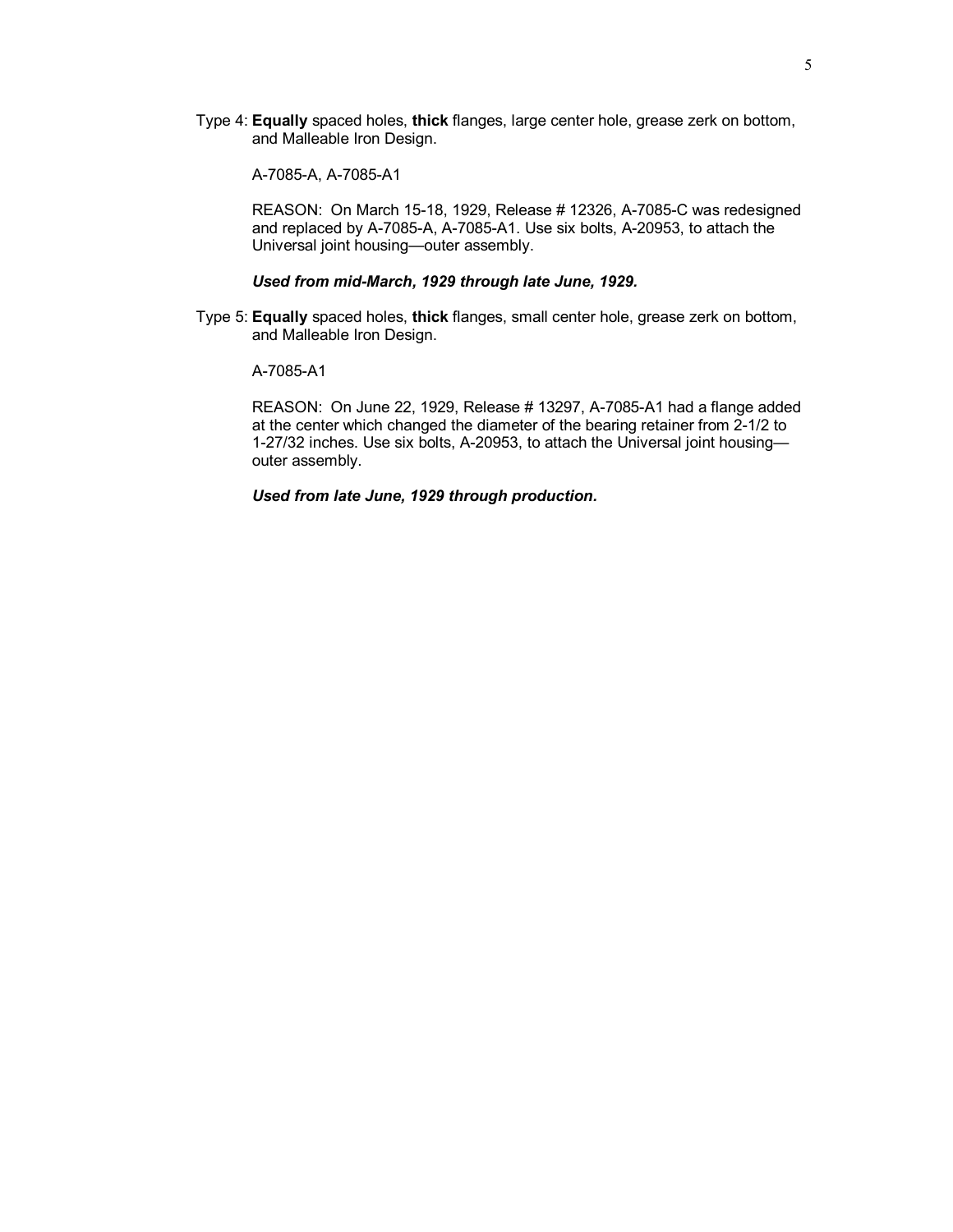### **OVERALL COMPLETE ASSEMBLY CHART ACCORDING TO ENGINEERING RELEASE DATES**

- · A-4513: Universal joint housing cap—inner. ----------
- · A-4520: Universal joint housing cap—outer. ……….
- · A-7085: Transmission main shaft bearing retainer. \*\*\*\*\*\*\*\*\*
- · T-1, -2, -3, -4, and –5 refer to the "types' of parts or assemblies.

# **1928 1929 1930 1931 ITEM OND JFMAMJJASOND JFMAMJJASOND JFMAMJJASOND JFMAMJJASOND**

 $A-4513-T1$ : A-4520-T1:<br>A-7085-T1: \*\*\*\* (**thin** flanged)

> **Equal** spacing of the six attachment holes. *Used October to mid-December, 1927—Used on the first 3400 units.*

| A-4513-T2: |                                       |
|------------|---------------------------------------|
| A-4520-T2: |                                       |
| A-7085-T2: | ********************** (thin flanged) |

**Unequal** spacing of the six attachment holes. *Used mid-December, 1927 through mid-October, 1928 (when the service brake system changed from the "Service Brake Equalizer" brake system to the "Solid Service Brake Cross Shaft" brake system).* 

There was a bolt change due to the increase in the **thickness** of the six flanges on the Transmission main shaft bearing retainer, A-7085, Type 3.

 $A-4513-T2$ : A-4520-T3: ………… A-7085-T3: \*\*\*\*\*\*\*\*\*\*\* (**thick** flanged)

> **Unequal** spacing of the six attachment holes. *Used mid-October, 1928 to mid-March, 1929.*

A-4513-T3: A-4520-T4: …….

A-7085-T4: \*\*\*\*\*\* (**thick** flanged)

**Equal** spacing of the six attachment holes. *Used mid-March, 1929 through late June, 1929.* 

| A-4513-T3: |                 |  |
|------------|-----------------|--|
| A-4520-T4: |                 |  |
| A-7085-T5: | (thick flanged) |  |

**Equal** spacing of the six attachment holes. *Used late June, 1929 through production.* 

**OND JFMAMJJASOND JFMAMJJASOND JFMAMJJASOND JFMAMJJASOND**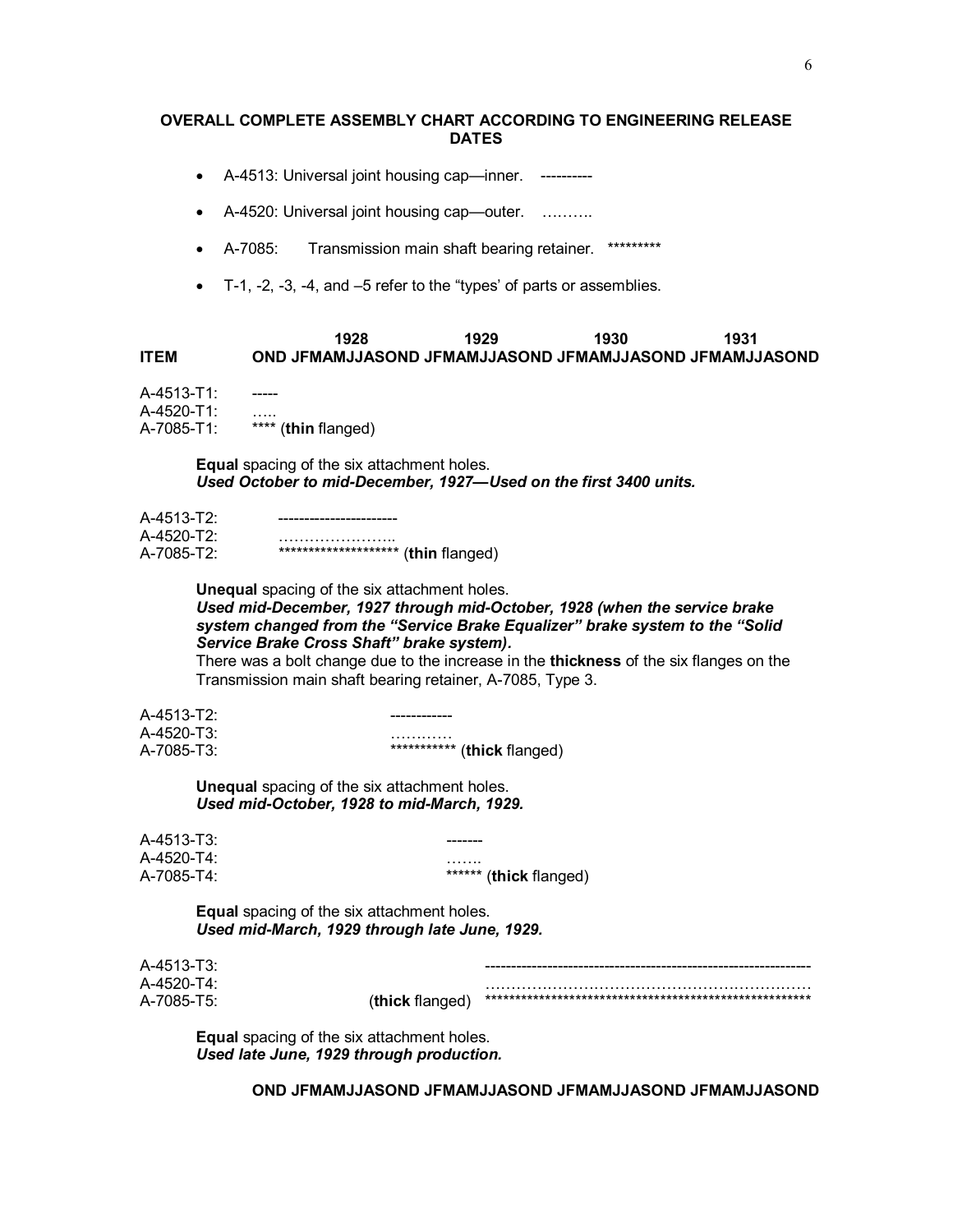Assembly Number 1:

A-4513 (Type 1) (A-4513, A-4513-A, A-4513-AR, AA-4513) A-4520 (A-4514-C) (Type 1) (A-4518—upper, A-4514—lower) (No known part numbers on these parts) A-7085 (Type 1) (A-7085, A-7085-A) Short Bolts

This assembly had six (6) **equally** spaced holes around the perimeter of the assembly.

The Universal joint housing cap—inner, A-4513 (Type 1): Had no side holes for lubrication. The center hole of the part was 2-5/32 inches in diameter and "disc grinds" may be seen on the front face of the flange. Was to be used on first 3400 cars.

The Universal joint housing cap—outer, A-4520 (A-4514-C) (Type 1): Consisted of two (2) parts. An upper, which was A-4518, and a lower, which was A-4514. Along with this, there were two (2) varieties of A-4520 (Type 1) Universal joint housing cap—outer assembly. With *variety 1*, there is a raised rib going up the center of the safety lug of the top half and with the lower half, showing a "T" shape boss in the center. With *variety 2*, the "rib" on the safety lug was removed from the upper half and with the lower half, showing a "D" shape boss in the center. Most, if not all, safety lugs, A-4519, were welded onto the "T" or "D" shaped boss after forging (the "D" for sure, not known about the "T"). The ribs in the corner of the arms were 1-1/16 inch in height on both upper and lower halves of Variety 2 and 1-3/16 inch in height on the lower half of Variety 1 as the upper half is unknown at this time. The two oil or grease grooves on both arms on the lower half were ¼ inch in width. Parts were forged. Was to be used on first 3400 cars.

The Transmission main shaft bearing retainer, A-7085 (Type 1): Had *thin* flanges, raised "hump like" center areas on all four sides of the retainer with large center hole and "Ford" script. The grease zerk was located on the middle right side of the retainer. In November, 1927 it became part number A-7085-A. Part was forged.

The assembly used six (6) bolts, A-20931, 3/8—24 S.A.E. x 1-5/32 hex head bolt (W/cotter hole).

No part numbers were seen on the original examples viewed.

According to the part releases, this assembly was to be used on the first 1000 cars. However on December 19, 1927 with Release # 5926, the " first 1000 car" designation was changed to the "first 3400 cars". It just so happened that on December 21, 1927, engine number \*A 3400\* was stamped.

*Used October to mid-December 1927—Used on first 3400 units.*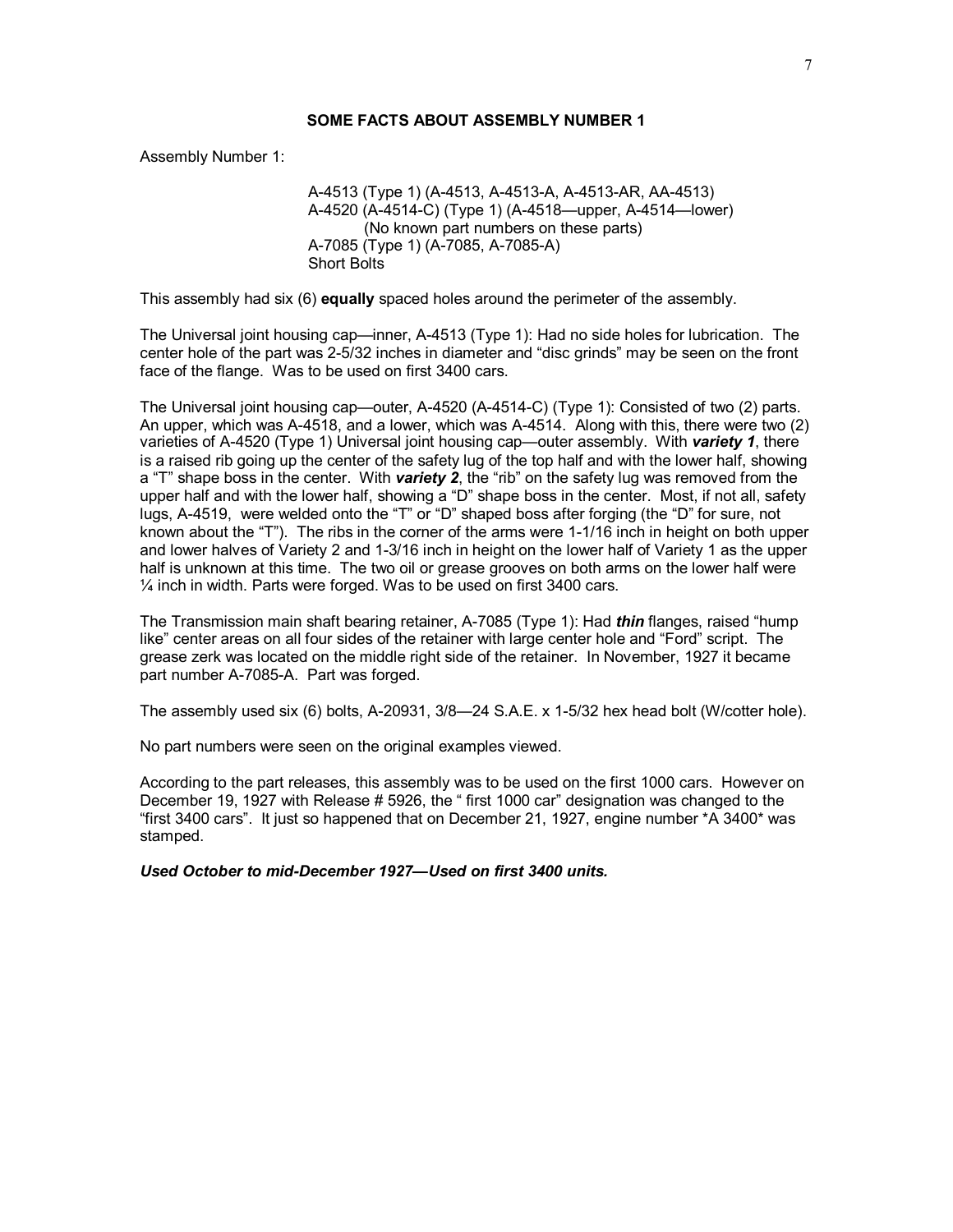Assembly Number 2:

A-4513 (Type 2) (A-4513-B, A-4513-BR) A-4520 (Type 2) (Upper—A-4518 with "Ford Script, A-4518-AR, AA-4518 or no part number; Lower—A-4514 with "Ford" script, or no part number) A-7085 (Type 2) (A-7085-B) Short Bolts

This assembly had six (6) **unequally** spaced holes around the perimeter of the assembly.

The Universal joint housing cap—inner, A-4513 (Type 2): **Unequal** spacing and given a new part number of A-4513-B and was specified to be used after 3400 vehicles. In late March of 1928 it was specified that the "disc grind" be removed from the face of the flange and that the center hole be increased from 2-5/32 inch diameter to 2-9/32 inch diameter (an increase of about  $1/8<sup>th</sup>$  of an inch). By mid-March, 1929, the part number was changed to A-4513-BR.

The Universal joint housing cap—outer assembly, A-4520 (Type 2): Consisted of two (2) parts. The upper half, A-4518, retained the "half round", "D" shaped safety lug, A-4519, which was still being welded onto the upper half. In mid December, 1927, the height of the ribs on the upper arms were 15/16 inch. However on December 30, 1927 they were reduced to 13/16 inches. The lower half, A-4514, discontinued the "D" shaped boss on it. Sometime between December, 1927 and February, 1928, the oil or grease grooves in the lower half were changed from  $\frac{1}{4}$  inch to 1/8 inch in width. However on February 13, 1928, yet another change was made from 1/8 inch to 3/16 inch in width. In mid-December, 1927, the height of the ribs on the lower arms were reduced from 1-1/16 inch to  $\frac{3}{4}$  inch. By October, 1928, the assembly became "Obsolete". Parts were forged.

The Transmission main shaft bearing retainer, A-7085 (Type 2): Had **thin** flanges, raised "hump like" center areas on all four sides of the retainer with large center hole, **unequally** spaced and was given a new part number of A-7085-B. "Ford" script on early parts but then it was removed in late March, 1928 "for the convenience of exporting". The grease zerk was located on the bottom of the retainer. By October 9, 1928, the part was "Obsolete". The part was forged.

The assembly used six (6) bolts, A-20931, 3/8—24 S.A.E. x 1-5/32 hex head bolt (W/cotter hole).

*Used mid-December, 1927 through mid-October, 1928 (when the service brake system changed from the "Service Brake Equalizer" brake system to the "Solid Service Brake Cross Shaft" brake system).*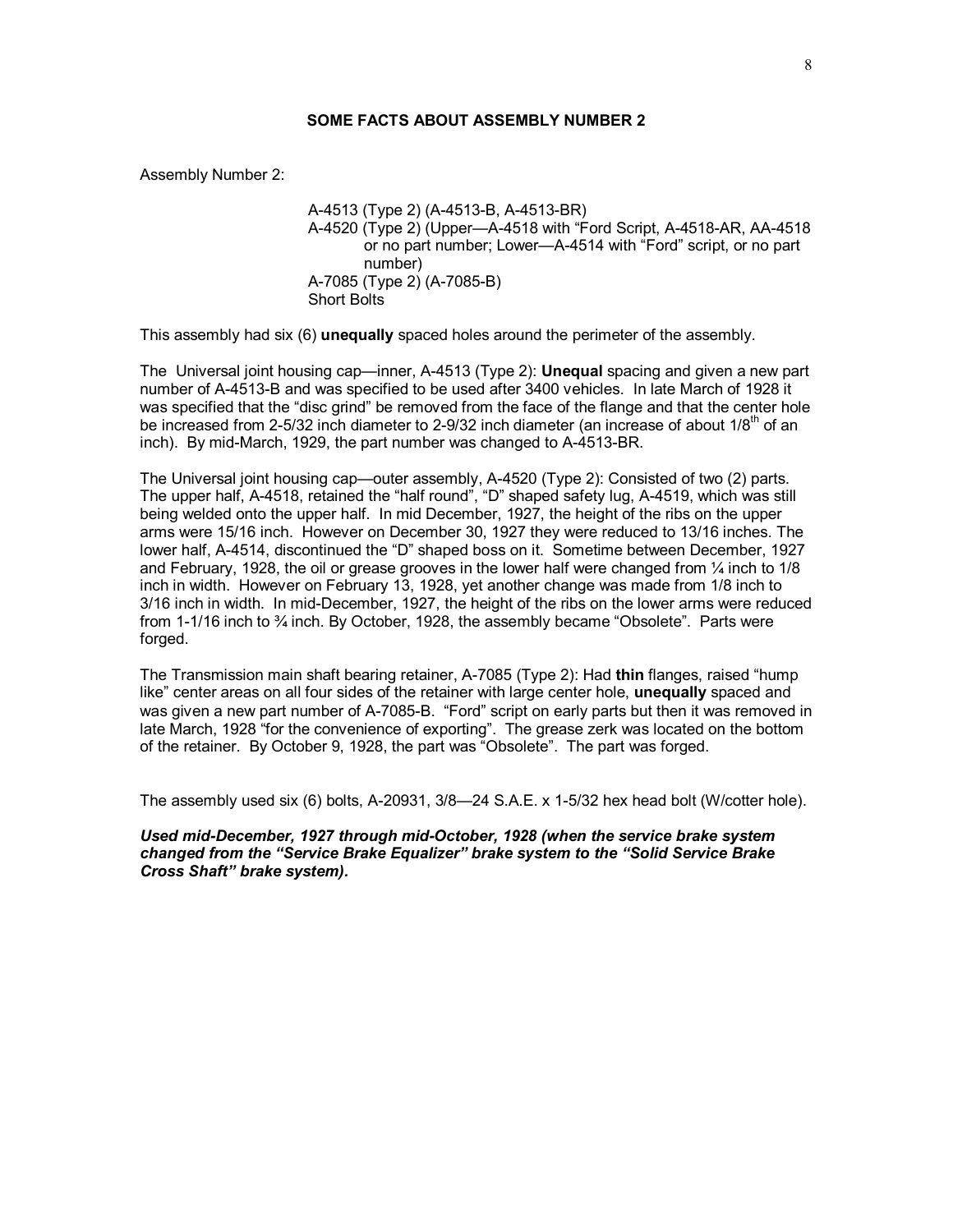Assembly Number 3:

A-4513 (Type 2) (A-4513-B, A-4513-BR) A-4520 (Type 3) (A-4520-B: Upper—A-4518-B with "Ford" script, A -4517-B1, A-4517-B2; Lower—A-4514-B with "Ford" script, A -4514-B1, A-4514-B2) A-7085 (Type 3) (A-7085-C) Long Bolts

This assembly had six (6) **unequally** spaced holes around the perimeter of the assembly.

The Universal joint housing cap—inner, A-4513 (Type 2): **Unequal** spacing and given a new part number of A-4513-B and was specified to be used after 3400 vehicles. In late March of 1928 it was specified that the "disc grind" be removed from the face of the flange and that the center hole be increased from 2-5/32 inch diameter to 2-9/32 inch diameter (an increase of about  $1/8<sup>th</sup>$  of an inch). By mid-March, 1929, the part number was changed to A-4513-BR.

The Universal joint housing cap—outer, A-4520 (Type 3): Was changed and on September 10, 1928 the assembly of the two halves was "adopted" to a new part number, A-4520-B. The upper half had three different part numbers. They were A-4518-B with "Ford" script which was a forging; A-4517-B1 (unknown); and A-4517-B2 which was the Malleable Iron Design. The lower half had three different part numbers. They were A-4514-B with "Ford" script which was a forging; A-4514-B1 which was a forging; and A-4514-B2 which was the Malleable Iron Design. Both parts had the extended arms removed which were used for the Service Brake Equalizer braking system. On September 19, 1928, both parts had the thickness of the web between the bolt boss and the rear corner changed making it the same thickness as the boss. The edge between the bolt boss and the rear corner was also changed from being curved to being straight.

The Transmission main shaft bearing retainer, A-7085 (Type 3): Had **thick** flanges, flat areas on all four sides of the retainer with large center hole and **unequally** spaced holes. On October 9, 1928, it was given a new part number of A-7085-C and was "adopted". The grease zerk was located on the bottom of the retainer. By mid-March, 1929, the part was "Obsolete". The part was forged.

The assembly used six (6) bolts, A-20953, 3/8—24 S.A.E. x 1-7/32 hex head bolt (W/cotter hole).

**Note: Although the Universal joint housing cap—outer assembly was changed on September 19, 1928, it was not until October 9, 1928 that it's counterpart, the Transmission main shaft bearing retainer (Type 3) was adopted putting this change in mid-October or November, 1928.** 

**Note: There might have been some assemblies that were of A-4513 (Type 2), A-4520 (Type 3) and A-7085 (Type 2) which would have been** *unequal* **spacing and** *thin* **flanges on A-7085 (Type 2), and the use of the smaller bolts. These would have only been used in only a small window of production maybe in September/October, 1928. But then again…maybe not.** 

*Used mid-October, 1928 to mid-March, 1929.*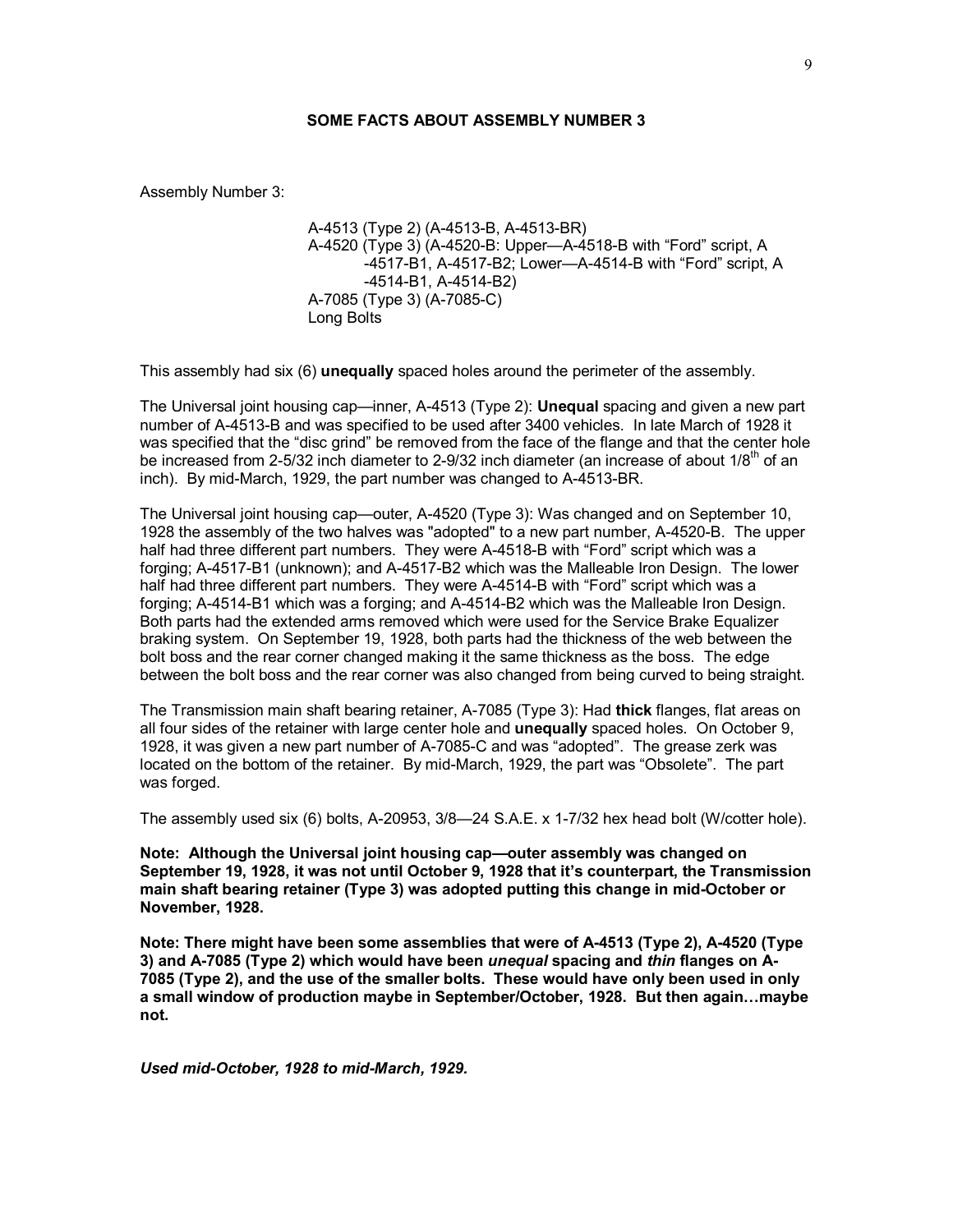Assembly Number 4:

A-4513 (Type 3) (A-4513-A, AA-4513) A-4520 (Type 4) (A-4520-C: upper—A-4514-B2; lower—A-4514-B2) A-7085 (Type 4) (A-7085-A/A-7085-A1) Long Bolts

This assembly had six (6) **equally** spaced holes around the perimeter of the assembly.

The Universal joint housing cap—inner, A-4513 (Type 3): **Equal** spacing and given a new part number of A-4513-A in mid-March, 1929. Two 3/8 inch holes were also punched out in the bell for lubrication and remained as such through production.

The Universal joint housing cap—outer, A-4520 (Type 4): This assembly was changed in mid-March, 1929. The upper housing with the safety lug was "obsoleted" and was replaced with the same type of part as the lower half. When this was done, it made the assembly **equally** spaced. Both halves were of the Malleable Iron Design. This assembly remained as such through production. However, some caps may still have the "D" shaped boss on them where the "obsoleted" lug was once welded on

The Transmission main shaft bearing retainer, A-7085 (Type 4): Had **thick** flanges, flat areas on all four sides of the retainer with large center hole. The grease zerk was located on the bottom of the retainer. Due to the change in the Universal joint housing cap—outer, which became **equally** spaced when the two halves were put together, it then required that the Transmission main shaft bearing retainer be redesigned to **equally** spaced holes. The part number was also changed to A-7085-A/A-7085-A1. The part was now of the Malleable Iron Design.

The assembly used six (6) bolts, A-20953, 3/8—24 S.A.E. x 1-7/32 hex head bolt (W/cotter hole).

*Used mid-March, 1929 through late June, 1929.*